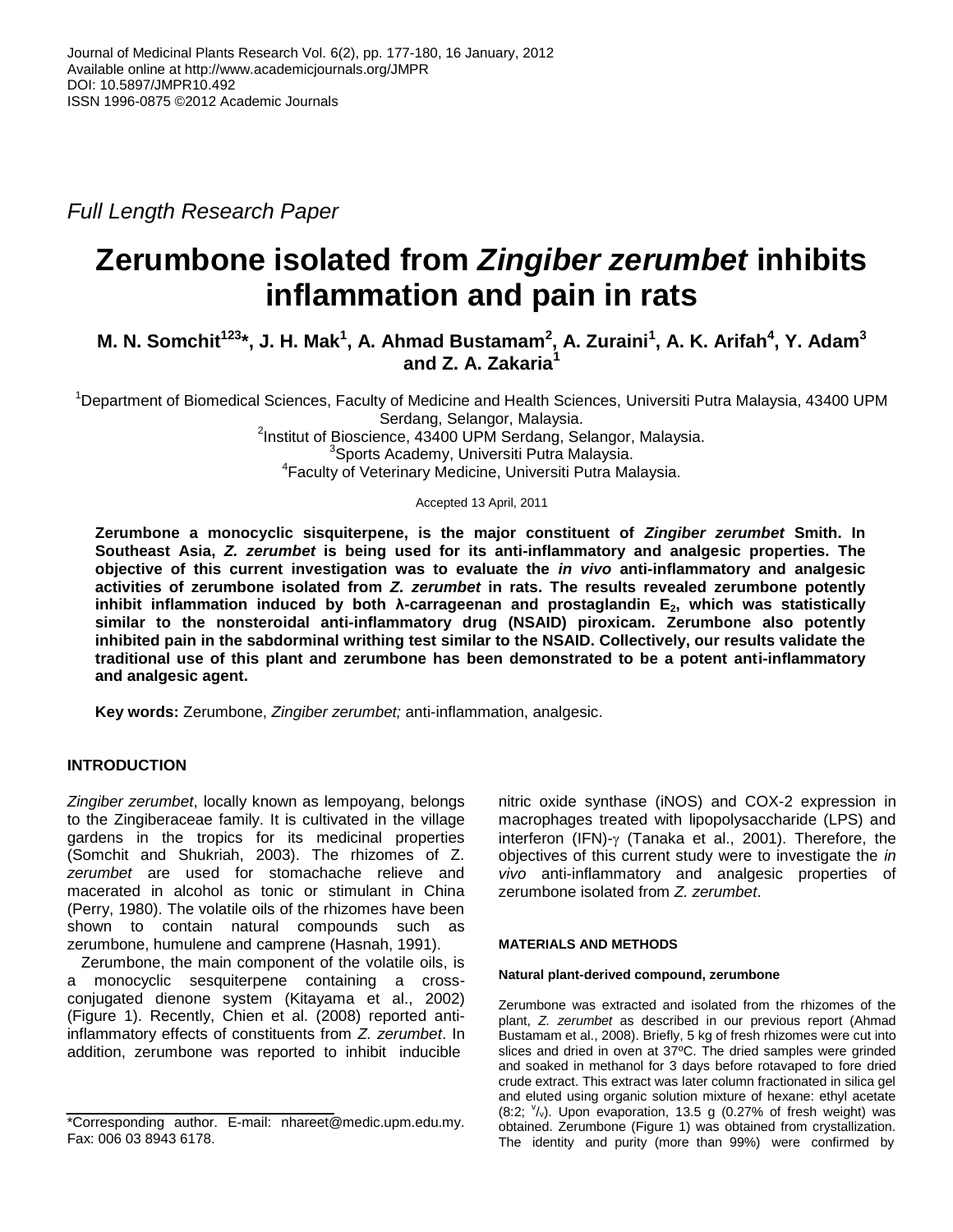

**Figure 1.** Chemical structure of zerumbone.

structure elucidation and comparison with previous results (Matthes et al., 1980) and using high performance liquid chromatography (HPLC).

#### **Laboratory animals**

Female Sprague–Dawley rats (200 to 250 g in body weight,  $n =$ 6/group) were housed in plastic cages with wood shavings as bedding. The rats were fed on standard rat pellets and tap water *ad libitum*. The care and experimental procedures were carried out in strict compliance with the Animal Ethics Committee rules and regulation followed in this institute. This experiments also in accordance with the current guidelines for pain experimentation in conscious animals (Zimmerman, 1983).

#### **Anti-inflammatory assessment using paw edema model**

Thirty minutes after zerumbone (10 and 20 mg/kg) intraperitoneal administration (i.p.), the rats were treated with 0.05 ml of λcarrageenan (1%) or Prostaglandin  $E_2$  (100 IU) by intraplantar injection into the right hind paw. The control group received vehicle (0.9% NaCl solution), and the positive group received 20 mg/kg piroxicam. The paw volumes were measured before (initial volume) and after the  $\lambda$ -carrageenan or PGE<sub>2</sub> injection at 1, 2, 3, 4 and 5 h using Ugo Basile 7140 Plethysmometer. Results are expressed in the differences of paw volume when compared to initial volume.

#### **Acetic acid-induced abdominal writhing test**

The acetic acid-induced abdominal writhing test was performed as described previously (Zakaria et al., 2005) with slight modification. Rats were administered with zerumbone (10 and 20 mg/kg; i.p.) and, 30 min later, were given 0.6% acetic acid (10 ml/kg; subcutaneous). The total number of writhings following the acetic acid administration was recorded for 30 min, starting 5 min after the injection. Negative control animals received a similar volume of 0.9% NaCl solution whereas positive control animals received piroxicam (20 mg/kg, i.p.). Antinociceptive activity was expressed as the percentage reduction or inhibition of the number of abdominal writhes.

#### **Statistical analysis**

Data was expressed as mean  $\pm$  SD and analysed using analysis of variance (ANOVA). When interactions were significant, Duncan multiple post-test was performed. Values of  $p \le 0.05$  was considered as the limit of significant.

## **RESULTS**

Results obtained from the carrageenan-induced paw edema are shown in Table 1. 10 and 20 mg/kg zerumbone exhibited significant (P<0.05) antiinflammatory activity with maximum inhibition of 45.67 and 70.37%, respectively. The anti-inflammatory activity of zerumbone was statistically similar to piroxicam. Similar trends were also observed with prostaglandin E<sub>2</sub>induced paw edema test (Table 2). Zerumbone further inhibited the rat paw edema by 87.80%. However, piroxicam was the most potent where it inhibited the inflammation by 92.68%.

As shown in Table 3, zerumbone exhibited dosedependent antinociceptive activity by inhibiting abdominal writhing at 47.89 and 71.05% for 10 and 20 mg/kg zerumbone, respectively. The high dose of zerumbone showed similar potency as the NSAID piroxicam.

## **DISCUSSION**

The present study confirms that zerumbone has both anti-inflammatory and analgesic properties. Its antiinflammatory activity was deduced from its inhibitory effects on chemicals (prostaglandin  $E_2$  and  $\lambda$ -Carrageenan) induced inflammation. At 20 mg/kg, the anti-inflammatory action of zerumbone on λ-carrageenan inflammation was found to be comparable to 20 mg/kg of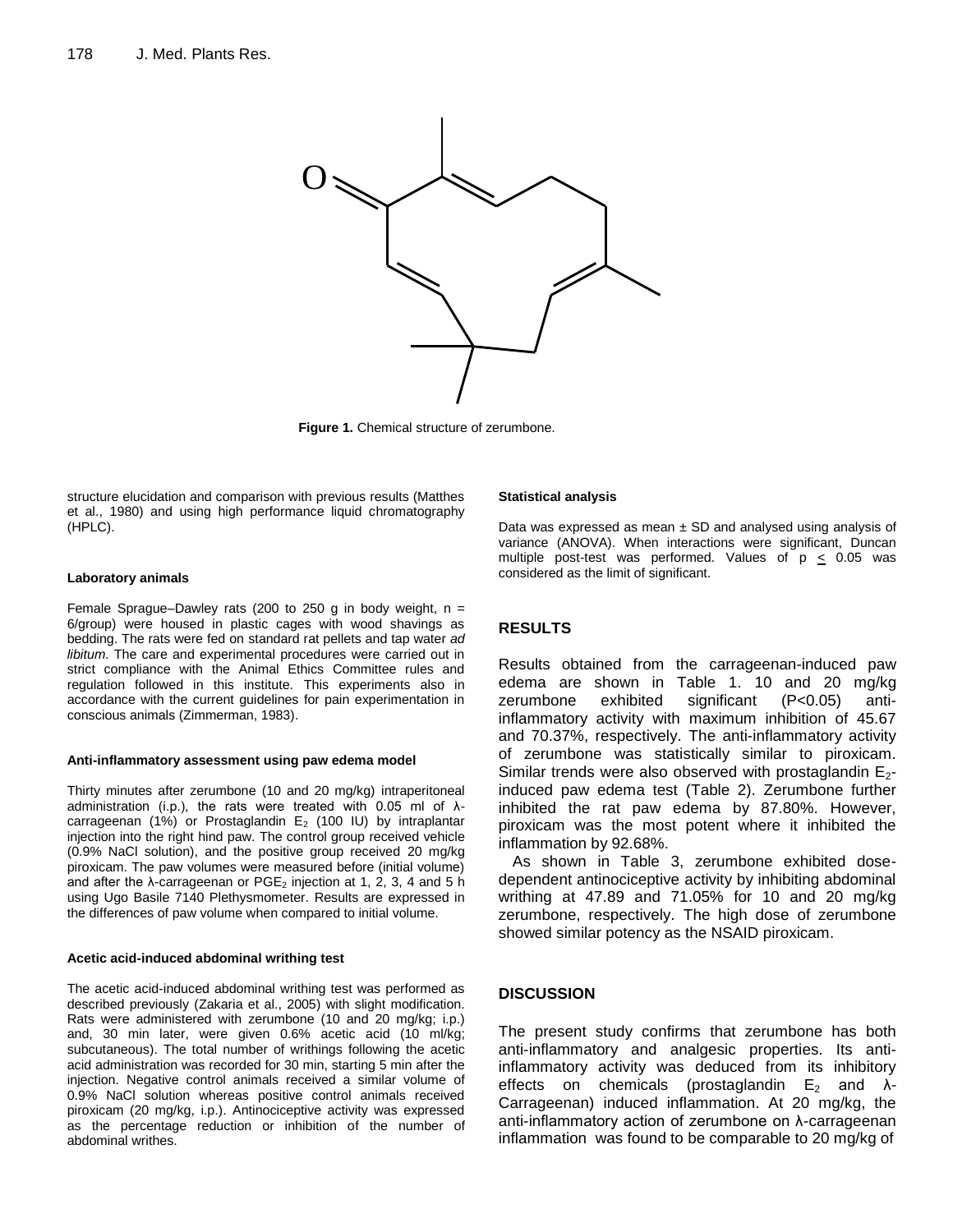|                     | Paw volume (ml) |                                                     |                                          |                                            |                                           |                                            |  |  |
|---------------------|-----------------|-----------------------------------------------------|------------------------------------------|--------------------------------------------|-------------------------------------------|--------------------------------------------|--|--|
|                     | 0               | 1 h                                                 | 2 <sub>h</sub>                           | 3 h                                        | 4 h                                       | 5 h                                        |  |  |
| Control (0.9% NaCl) | 0               | $0.42 \pm 0.03$ <sup>ax</sup><br>$(\textnormal{-})$ | $0.68 \pm 0.09^{ay}$<br>$(\hbox{-})$     | $0.82 \pm 0.11$ <sup>az</sup><br>$(\cdot)$ | $0.90 \pm 0.07^{az}$<br>$(\hbox{-})$      | $0.81 \pm 0.05^{az}$<br>$(\textnormal{-})$ |  |  |
| 10 mg/kg Zerumbone  | 0               | $0.38 \pm 0.04^{ax}$<br>(9.52)                      | $0.49 \pm 0.05^{by}$<br>(27.94)          | $0.47 \pm 0.03^{bxy}$<br>(42.68)           | $0.49 \pm 0.04$ by<br>(45.56)             | $0.44 \pm 0.09^{bxy}$<br>(45.67)           |  |  |
| 20 mg/kg Zerumbone  | 0               | $0.29 \pm 0.04^{bx}$<br>(30.92)                     | $0.32 \pm 0.02$ <sup>cx</sup><br>(52.94) | $0.32 \pm 0.03$ <sup>cx</sup><br>(60.98)   | $0.30 \pm 0.02$ <sup>cx</sup><br>(66.67)  | $0.24 \pm 0.06$ <sup>cx</sup><br>(70.37)   |  |  |
| 20 mg/kg Piroxicam  | 0               | $0.22 \pm 0.05^{bx}$<br>(47.61)                     | $0.29 \pm 0.02$ <sup>cy</sup><br>(57.35) | $0.30 \pm 0.06^{\text{cxy}}$<br>(63.41)    | $0.25 \pm 0.03$ <sup>dxy</sup><br>(72.22) | $0.20 \pm 0.01$ <sup>cx</sup><br>(75.31)   |  |  |

**Table 1.** Anti-inflammatory effects of zerumbone tested by Carrageenan-induced paw edema.

Values are mean  $\pm$  sd of 6 animals. a<sup>d</sup>Means with different superscript differ significantly (p<0.05) in the same column. <sup>x-z</sup>Means with different superscript differ significantly (p<0.05) in the same row. Numbers in parentheses are % inhibition when compared to controls.

**Table 2.** Anti-inflammatory effects of zerumbone tested by Prostaglandin E<sub>2</sub>-induced paw edema.

|                     | Paw volume (ml) |                                          |                                          |                                                                     |                                          |                                          |  |
|---------------------|-----------------|------------------------------------------|------------------------------------------|---------------------------------------------------------------------|------------------------------------------|------------------------------------------|--|
|                     | 0               | 1 h                                      | 2 <sub>h</sub>                           | 3 h                                                                 | 4 h                                      | 5 h                                      |  |
| Control (0.9% NaCl) | 0               | $0.27 \pm 0.02^{ax}$<br>$(-)$            | $0.43 \pm 0.04^{ay}$<br>$(\cdot)$        | $0.52 \pm 0.01^{az}$<br>$(-)$                                       | $0.50 \pm 0.03^{az}$<br>$(\cdot)$        | $0.41 \pm 0.01^{ay}$<br>$(\cdot)$        |  |
| 10 mg/kg Zerumbone  | 0               | $0.18 \pm 0.03^{bx}$<br>(33.33)          | $0.22 \pm 0.04^{bx}$<br>(48.84)          | $0.29 \pm 0.03^{bxy}$<br>$0.37 \pm 0.08^{by}$<br>(28.85)<br>(42.00) |                                          | $0.24 \pm 0.05^{bxy}$<br>(41.46)         |  |
| 20 mg/kg Zerumbone  | 0               | $0.12 \pm 0.01^{\text{cx}}$<br>(55.56)   | $0.12 \pm 0.02$ <sup>cx</sup><br>(72.09) | $0.10 \pm 0.01^{\text{cx}}$<br>(80.77)                              | $0.09 \pm 0.02$ <sup>cx</sup><br>(82.00) | $0.05 \pm 0.01$ <sup>cx</sup><br>(87.80) |  |
| 20 mg/kg Piroxicam  | 0               | $0.09 \pm 0.02$ <sup>cx</sup><br>(66.67) | $0.10 \pm 0.03$ <sup>cx</sup><br>(76.75) | $0.07 \pm 0.02$ <sup>dx</sup><br>(86.54)                            | $0.05 \pm 0.03c^{xy}$<br>(90.00)         | $0.03 \pm 0.01^{\text{cy}}$<br>(92.68)   |  |

Values are mean  $\pm$  sd of 6 animals. <sup>a-d</sup>Means with different superscript differ significantly (p<0.05) in the same column. <sup>x-z</sup>Means with different superscript differ significantly (p<0.05) in the same row. Numbers in parentheses are % inhibition when compared to controls.

**Table 3.** Antinociceptive effects of Zerumbone tested by acetic acid induced abdominal writhing.

|                                                                                    | 5 min                                                           | $10 \text{ min}$ | $15 \text{ min}$                                                                | $20 \text{ min}$ | $25 \text{ min}$ | <b>30 min</b>   | Total | Inhibition (%) |
|------------------------------------------------------------------------------------|-----------------------------------------------------------------|------------------|---------------------------------------------------------------------------------|------------------|------------------|-----------------|-------|----------------|
| Control (0.9% NaCl)                                                                |                                                                 |                  | $4.80 \pm 0.35$ $7.50 \pm 0.53$ $6.75 \pm 0.41$ $4.14 \pm 0.26$ $4.15 \pm 0.37$ |                  |                  | $2.33 \pm 0.21$ | 29.67 |                |
| 10 mg/kg Zerumbone $3.21 \pm 0.15$ $5.23 \pm 0.91$ $3.75 \pm 0.62$ $1.50 \pm 0.36$ |                                                                 |                  |                                                                                 |                  | $1.25 \pm 0.27$  | $0.52 \pm 0.15$ | 15.46 | 47.89          |
| 20 mg/kg Zerumbone $2.52 \pm 0.31$ $3.48 \pm 0.28$ $2.42 \pm 0.15$ $0.17 \pm 0.17$ |                                                                 |                  |                                                                                 |                  | 0.00             | 0.00            | 8.59  | 71.05          |
| 20 mg/kg Piroxicam                                                                 | $2.15 \pm 0.48$ $4.00 \pm 0.31$ $1.98 \pm 0.22$ $0.33 \pm 0.24$ |                  |                                                                                 |                  | 0.00             | 0.00            | 8.46  | 71.49          |

Values are mean  $\pm$  sd of 6 animals. <sup>a-d</sup>Means with different superscript differ significantly (p<0.05) in the same column. <sup>x-y</sup>Means with different superscript differ significantly (p<0.05) in the same row. % inhibition when compared to total of controls.

piroxicam but less so with inflammation induced by prostaglandin  $E_2$  (Tables 1 and 2). Furthermore, injection of λ-carrageenan rapidly induce local oedema by increasing vasular permeability (Guo et al., 2008), and promote the release of prostaglandin (Seibert et al., 2004). Our results indicate zerumbone supressed

oedema (that is, swelling) and may atteuate the vascular permeability. It has been reported that nitric oxide (NO) plays an important role in λ-carrageenan induced paw oedema by inhibiting iNOS activity, which will produce an anti-inflammatory effect on paw oedema (Rioja et al., 2000).